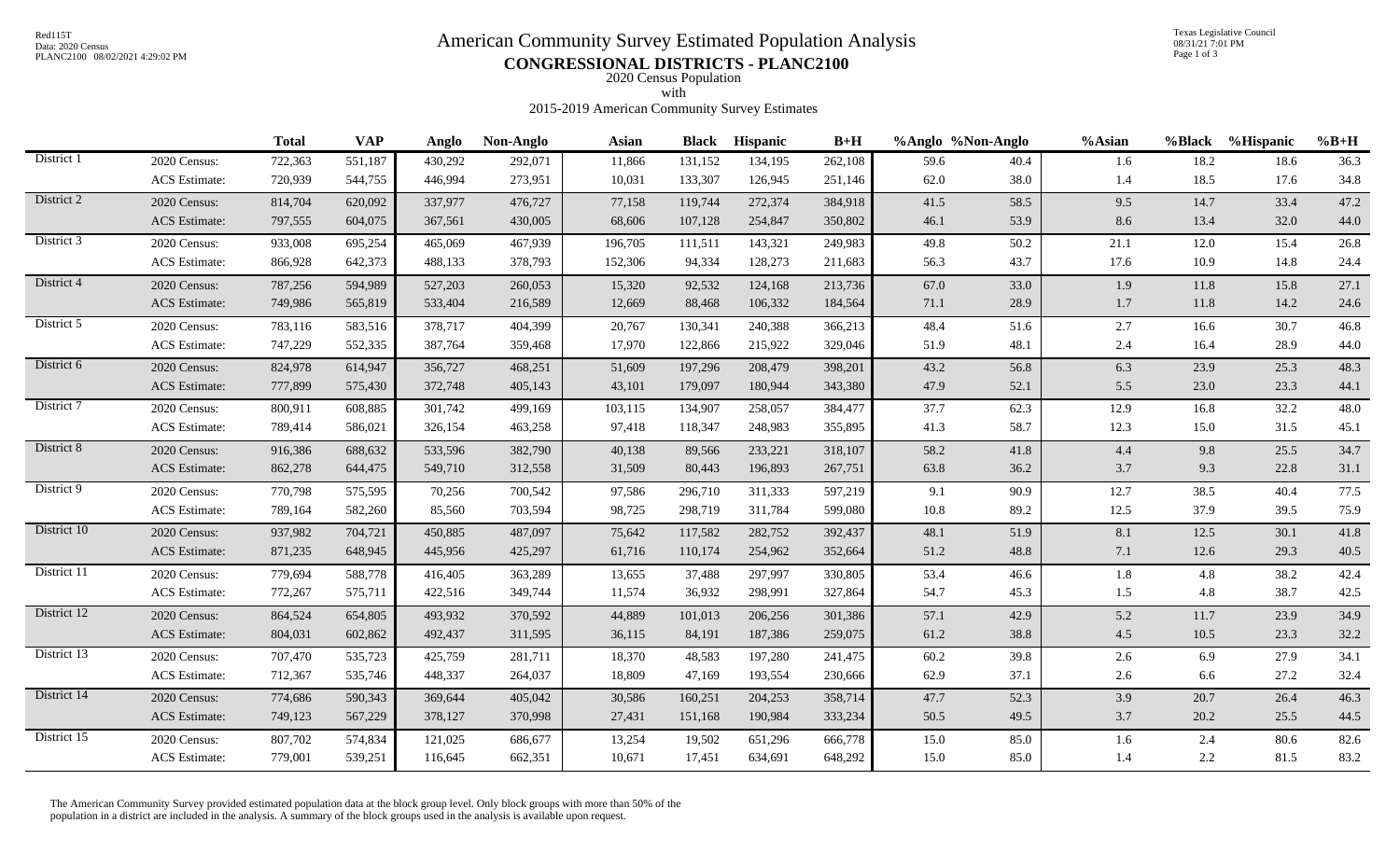Data: 2020 Census

# Red115T<br>Data: 2020 Census<br>PLANC2100 08/02/2021 4:29:02 PM<br>
CONGRESSION 1.5 DISTRICTES DU ANG2100

Texas Legislative Council 08/31/21 7:01 PM Page 2 of 3

## PLANC2100 08/02/2021 4:29:02 PM **CONGRESSIONAL DISTRICTS - PLANC2100** 2020 Census Population

|                                                     |                      |              |            |         |           | 2015-2019 American Community Survey Estimates | with    |                       |         |                   |      |         |      |                  |        |
|-----------------------------------------------------|----------------------|--------------|------------|---------|-----------|-----------------------------------------------|---------|-----------------------|---------|-------------------|------|---------|------|------------------|--------|
|                                                     |                      | <b>Total</b> | <b>VAP</b> | Anglo   | Non-Anglo | <b>Asian</b>                                  |         | <b>Black Hispanic</b> | $B+H$   | %Anglo %Non-Anglo |      | %Asian  |      | %Black %Hispanic | $%B+H$ |
| District 16                                         | 2020 Census:         | 757,362      | 567,481    | 95,442  | 661,920   | 17,979                                        | 37,250  | 611,177               | 639,243 | 12.6              | 87.4 | 2.4     | 4.9  | 80.7             | 84.4   |
|                                                     | <b>ACS</b> Estimate: | 737,897      | 537,545    | 97,439  | 640,458   | 14,902                                        | 36,061  | 595,773               | 620,297 | 13.2              | 86.8 | 2.0     | 4.9  | 80.7             | 84.1   |
| District 17<br>2020 Census:<br><b>ACS</b> Estimate: |                      | 805,606      | 624,513    | 413,065 | 392,541   | 50,342                                        | 117,810 | 214,606               | 324,662 | 51.3              | 48.7 | 6.2     | 14.6 | 26.6             | 40.3   |
|                                                     |                      | 764,981      | 590,318    | 417,077 | 347,907   | 43,258                                        | 108,874 | 196,865               | 294,157 | 54.5              | 45.5 | 5.7     | 14.2 | 25.7             | 38.5   |
| District 18<br>2020 Census:<br><b>ACS</b> Estimate: |                      | 796,908      | 597,333    | 124,422 | 672,486   | 39,386                                        | 293,243 | 342,067               | 626,168 | 15.6              | 84.4 | 4.9     | 36.8 | 42.9             | 78.6   |
|                                                     |                      | 774,086      | 569,572    | 122,839 | 651,249   | 32,891                                        | 287,341 | 336,479               | 609,663 | 15.9              | 84.1 | 4.2     | 37.1 | 43.5             | 78.8   |
| District 19                                         | 2020 Census:         | 731,424      | 553,145    | 375,772 | 355,652   | 18,073                                        | 58,356  | 270,450               | 322,386 | 51.4              | 48.6 | $2.5\,$ | 8.0  | 37.0             | 44.1   |
|                                                     | <b>ACS</b> Estimate: | 727,520      | 546,809    | 388,215 | 339,305   | 15,147                                        | 53,221  | 270,680               | 313,397 | 53.4              | 46.6 | 2.1     | 7.3  | 37.2             | 43.1   |
| District 20<br>2020 Census:<br><b>ACS</b> Estimate: |                      | 772,103      | 583,799    | 157,659 | 614,444   | 37,454                                        | 57,363  | 523,637               | 571,086 | 20.4              | 79.6 | 4.9     | 7.4  | 67.8             | 74.0   |
|                                                     |                      | 807,868      | 599,793    | 169,817 | 638,060   | 32,116                                        | 51,794  | 559,456               | 599,282 | 21.0              | 79.0 | 4.0     | 6.4  | 69.3             | 74.2   |
| District 21                                         | 2020 Census:         | 848,070      | 685,700    | 498,700 | 349,370   | 46,515                                        | 44,608  | 245,485               | 283,797 | 58.8              | 41.2 | 5.5     | 5.3  | 28.9             | 33.5   |
|                                                     | <b>ACS</b> Estimate: | 804,245      | 644,987    | 488,984 | 315,267   | 38,734                                        | 38,161  | 238,509               | 265,774 | 60.8              | 39.2 | 4.8     | 4.7  | 29.7             | 33.0   |
| District 22                                         | 2020 Census:         | 972,309      | 705,197    | 343,714 | 628,595   | 212,958                                       | 159,926 | 249,799               | 402,101 | 35.4              | 64.6 | 21.9    | 16.4 | 25.7             | 41.4   |
|                                                     | <b>ACS</b> Estimate: | 913,268      | 659,883    | 357,204 | 556,068   | 182,628                                       | 143,013 | 235,205               | 364,281 | 39.1              | 60.9 | 20.0    | 15.7 | 25.8             | 39.9   |
| District 23                                         | 2020 Census:         | 834,649      | 609,968    | 198,916 | 635,733   | 23,577                                        | 41,573  | 569,239               | 603,487 | 23.8              | 76.2 | 2.8     | 5.0  | 68.2             | 72.3   |
|                                                     | ACS Estimate:        | 770,846      | 556,525    | 186,329 | 584,506   | 16,272                                        | 32,813  | 535,338               | 560,859 | 24.2              | 75.8 | 2.1     | 4.3  | 69.4             | 72.8   |
| District 24                                         | 2020 Census:         | 822,706      | 641,938    | 350,034 | 472,672   | 145,109                                       | 116,784 | 197,981               | 308,970 | 42.5              | 57.5 | 17.6    | 14.2 | 24.1             | 37.6   |
|                                                     | <b>ACS</b> Estimate: | 807,200      | 618,888    | 371,764 | 435,434   | 124,969                                       | 108,628 | 197,978               | 293,002 | 46.1              | 53.9 | 15.5    | 13.5 | 24.5             | 36.3   |
| District 25                                         | 2020 Census:         | 846,452      | 645,260    | 540,910 | 305,542   | 45,484                                        | 72,511  | 167,208               | 233,324 | 63.9              | 36.1 | 5.4     | 8.6  | 19.8             | 27.6   |
|                                                     | <b>ACS</b> Estimate: | 788,939      | 598,874    | 532,631 | 256,308   | 33,927                                        | 69,082  | 150,028               | 205,112 | 67.5              | 32.5 | 4.3     | 8.8  | 19.0             | 26.0   |
| District 26                                         | 2020 Census:         | 943,106      | 695,738    | 540,222 | 402,884   | 92,586                                        | 104,108 | 185,387               | 283,558 | 57.3              | 42.7 | 9.8     | 11.0 | 19.7             | 30.1   |
|                                                     | <b>ACS</b> Estimate: | 871,287      | 640,778    | 551,301 | 319,983   | 72,198                                        | 84,165  | 160,541               | 231,569 | 63.3              | 36.7 | 8.3     | 9.7  | 18.4             | 26.6   |
| District 27                                         | 2020 Census:         | 739,697      | 562,326    | 285,352 | 454,345   | 17,860                                        | 45,395  | 385,306               | 424,239 | 38.6              | 61.4 | 2.4     | 6.1  | 52.1             | 57.4   |
|                                                     | <b>ACS</b> Estimate: | 740,484      | 554,336    | 288,100 | 452,386   | 15,384                                        | 42,869  | 394,565               | 430,700 | 38.9              | 61.1 | 2.1     | 5.8  | 53.3             | 58.2   |
| District 28                                         | 2020 Census:         | 781,276      | 559,578    | 122,844 | 658,432   | 13,006                                        | 44,857  | 600,725               | 639,439 | 15.7              | 84.3 | 1.7     | 5.7  | 76.9             | 81.8   |
|                                                     | <b>ACS</b> Estimate: | 756,797      | 522,251    | 118,680 | 638,119   | 10,579                                        | 37,840  | 592,045               | 621,467 | 15.7              | 84.3 | 1.4     | 5.0  | 78.2             | 82.1   |
| District 29                                         | 2020 Census:         | 717,255      | 512,721    | 63,547  | 653,708   | 16,912                                        | 91,546  | 547,760               | 632,502 | 8.9               | 91.1 | 2.4     | 12.8 | 76.4             | 88.2   |
|                                                     | <b>ACS</b> Estimate: | 739,814      | 513,993    | 65,872  | 673,935   | 14,869                                        | 85,345  | 577,240               | 655,138 | 8.9               | 91.1 | 2.0     | 11.5 | 78.0             | 88.6   |
| District 30                                         | 2020 Census:         | 782,976      | 581,745    | 112,103 | 670,873   | 20,457                                        | 331,970 | 318,581               | 643,025 | 14.3              | 85.7 | 2.6     | 42.4 | 40.7             | 82.1   |
|                                                     | <b>ACS</b> Estimate: | 787,049      | 567,493    | 119,012 | 668,036   | 17,528                                        | 342,587 | 311,451               | 640,659 | 15.1              | 84.9 | 2.2     | 43.5 | 39.6             | 81.4   |

The American Community Survey provided estimated population data at the block group level. Only block groups with more than 50% of the population in a district are included in the analysis. A summary of the block groups used in the analysis is available upon request.